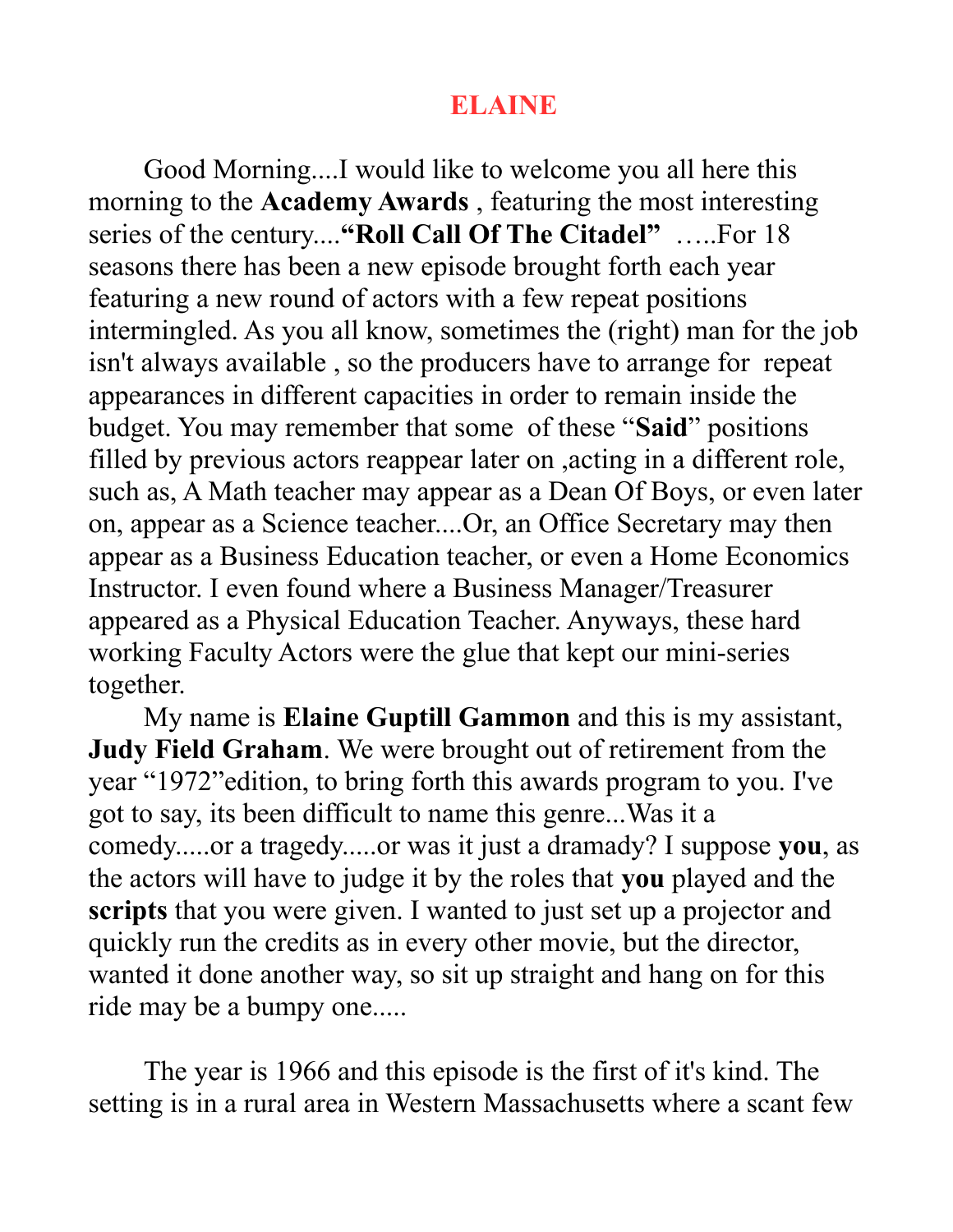new buildings have been erected. The premise is that a school would be the center of attention at this location. Some "Regulars" called faculty have been called to duty and a whole bunch of new actors are hired on as "fill-ins" to make the series believable.

Now, Judy is going to refresh everyone's memory of just who the actors were in this year of 1966........Now, keep in mind, if you are on this list, **You are really old Time Actors!** So if you think you may be on the list, please stand up after Judy introduces the episode......Both students and faculty. Thank you.

### **Judy Episode #1 The year 1966**

Everything is exciting and brand new. No one knows what to do or how to act or behave. The acting faculty members are trying to be "kind" to all the new kids on the block, but also have an eye out for trouble a'brewin'. The Principal is **H.W.Lawson**, with 14 Teachers all lined up to do their jobs. 11 more important faculty members have been hired as extras, to help out....Oh yes, and 9 other positions fill the office spaces.

If any of you would like to audition for a faculty or student role for the year 1966, please stand up.

"**Congratulations for being the first class to graduate at Pioneer Valley Academy."**

# **Elaine Episode #2 The year 1967**

Well now, that first episode is over and done with. Actors have misbehaved, and eyes have been opened. A new approach has been established, but other things are pretty much the same....**Mr. Lawson** is still principal. But a few changes have been made, such as **Edwin**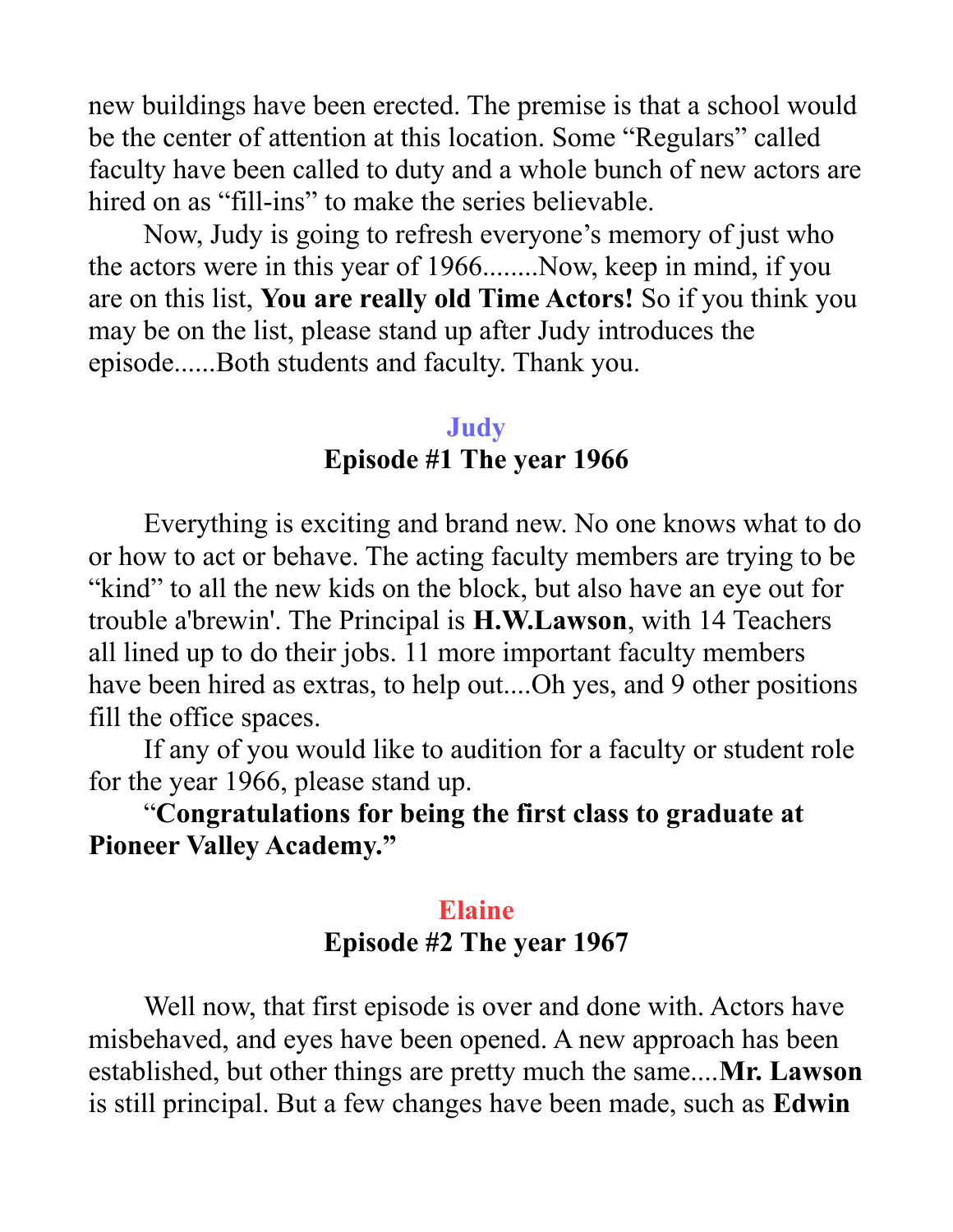**Harkins** dropped Bible class to just teach History. **Harold Keplinger** has added teaching Biology as well as Industrial Arts . Also, **LaVerne Wolcott** is now teaching Physics and Chemistry instead of just boring old science.

So, would all the acting Faculty and Students for the year 1967, please stand up. "**Congratulations to you all."**

## **Judy Episode #3 The Year 1968**

Two years down, and the principal is still going strong. **John Wagner** walked "The Red Carpet" for teaching Bible and Biology. **Garnet Lawson** stepped down from being secretary to the principal, to teaching Typing and Business Education. **Eleanor Knowles** added Physical Education to her secretarial services. **LaVerne Wolcott** is just teaching boring old Science in this episode, **Dorothy Little** is taking over Dean of Girls, fulltime, and here comes **Annetta Owens**  for Home Economics. **Harold Keplinger** has dropped Biology, but has stuck with Industrial Arts. "The Red Carpet" showcased **Marion Kidder** this year as Pastor and teaching Bible Doctrines, and good old **John Knowles** takes on Drivers Education.

Well, that was quite a year for change....If any of you walked "The Red Carpet" in the year 1968, please stand up.

**Congratulations.**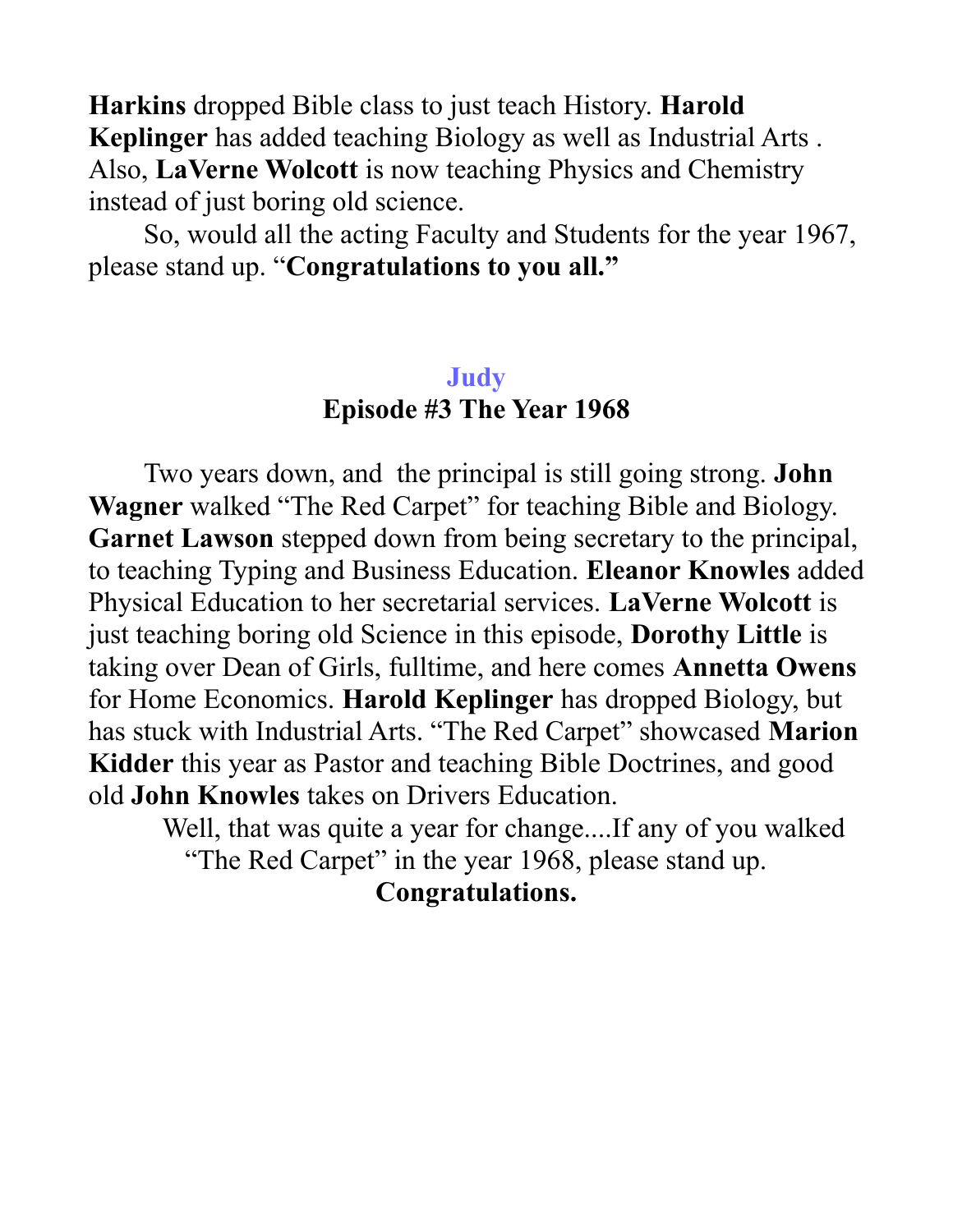## **Elaine Episode #4 The Year 1969**

Okay, this year brings us to the most special class of the century.

### **The 1 st 4 Year Student Actors**

(You know, I probably know as much about the actors of this year, as they do of themselves. Poor Sweet **Sue McNeal,** she was new this year , stepping in for **Emily Proctor** , and didn't have a clue as to what was happening the morning that the seniors were cooking their breakfasts outside on their own camp fires. What about the group that was away from the others? What were they cooking? A little bacon, or a few hotdogs? And, the assistant Dean of Boys changed from **Tally Dorn** to **Ernest Alner**, who also played with the boys for Physical Education....**He** may have been on duty that night, when a few boys went out in the neighborhood (after dark) and stole a pumpkin to make Pumpkin Rum with ,in the dorm room closet...Buzz, Jim, do you know anything about that? Oh, the webs we weave....Hmmm. Oh well, that's stories for another time....) Maybe even tonight after dinner.....We'll see. A few more changes were made as well...**Elder Richard Vinglas** joined the team and looked over the Library and taught Spanish. **Jan Thayer** moved into town and taught Art. Harold **Keplinger** had all he could take, so **Arthur Loignon** took over Industrial Arts. I guess **LeRoy Peterson**  had had enough of listening to screeching Sopranos, so **Bill Fagel** took over that position. And Oh yes, about all the "Littles" on campus...**Mary Kidder** taught grades 1-4.

Anyways , these first 4 year students deserve a special "Red Carpet" walk. If you are here, please stand when you hear your name and remain standing as I welcome the other actors of this years senior class.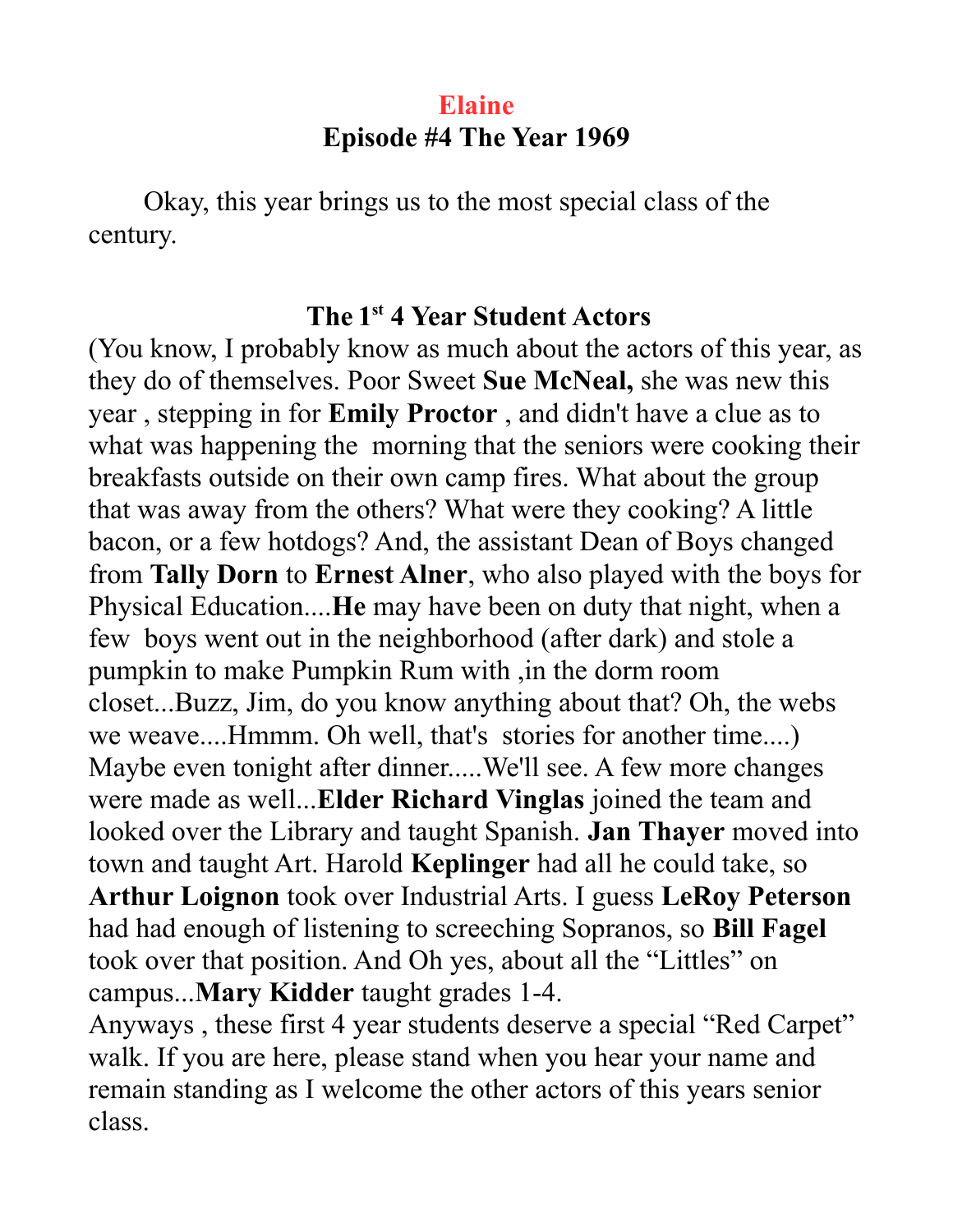**(Special Congratulations to all of You)**

Now, I welcome all the other seniors and faculty of the year 1969 to stand. **Congratulations, I'm so happy to see all of you.**

## **Judy Episode #5 The Year 1970**

This episode of "The Citadel" had the Faculty listed in the **BACK** of book and names written in **lower case letters**....What was the editor (Gary Clifford) trying to tell us, I wonder?

**G.A.Linderman** is on the scene for Science and Math, instead of **LaVerne Wolcott**. I guess the **little**,"Littles" were a bit too much for **Mary Kidder**. So **Mrs. Hart** took a spin with grades 1-4. And some of the "Littles" grew, so **Mrs. L.C Wolcott** made an appearance everyday with grades 5-8. Here's a "2-fer" for ya....**Carl Wessman** was hired to straighten out the Choral sector, while his wife took a stab at Business Education. And last but not least. A very handsome **Randy Butler** made an appearance in the Social Studies Room...probably the first time that girls became very interested in Social Studies.

So with no more ADO, would the class of 1970, please stand up. **Congratulations!**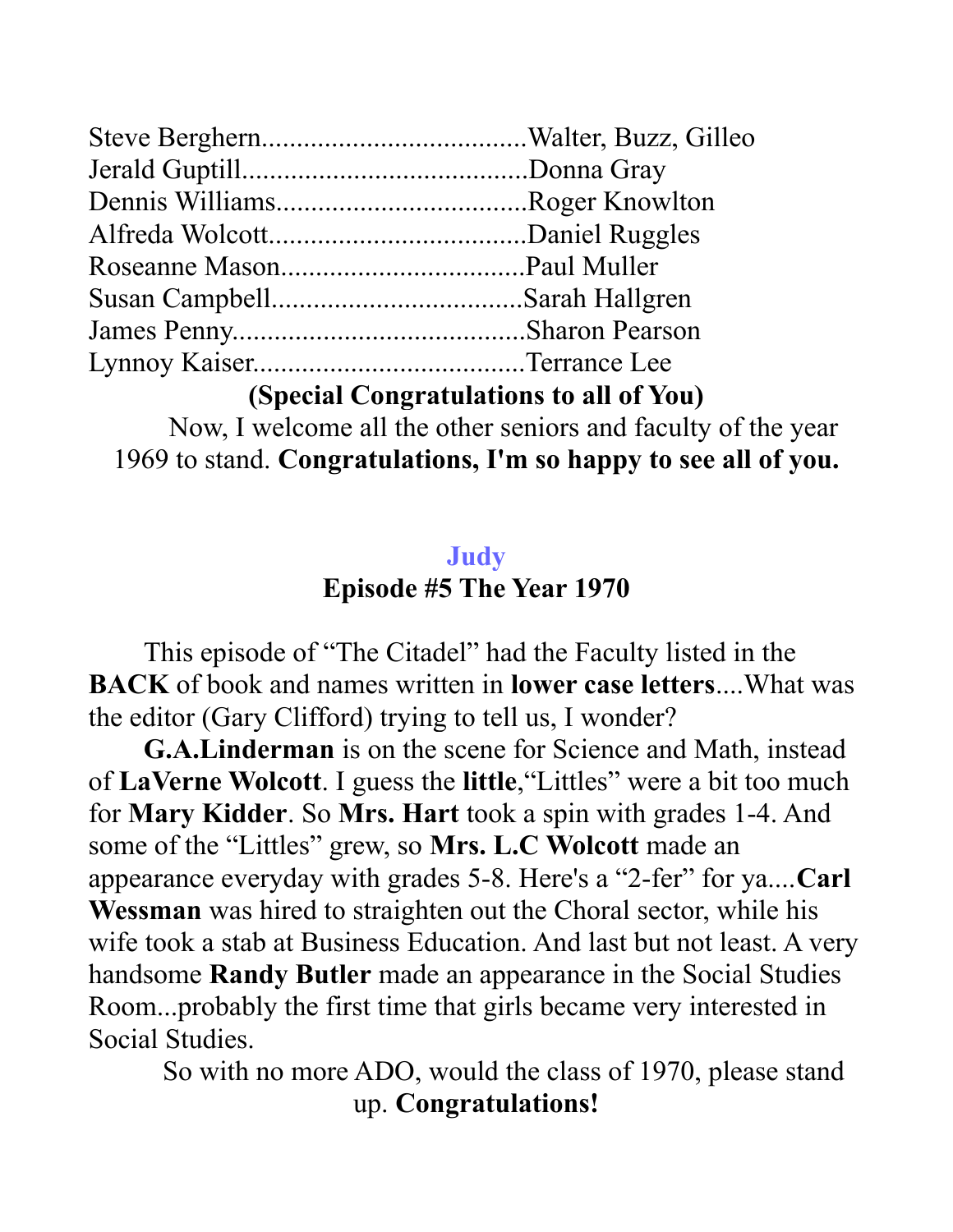## **Elaine Episode #6 The Year 1971**

 Here we are in 1971, my first year at P.V.A. , coming in as a junior. I was on the shirt tails of my brothers existence there and didn't quite know how I would be received. Well, just like everyone else. That's a good thing, I guess.

 The Principal for the second year in a row since **H.D.Lawson**, is **John Knowles**, and the school nurse is **Pat Nickerson**, standing in for **Helen Hamel**, and is putting in her third year. **M.E.Kidder** is "out" for pastor and **Elder Bailey** is in. **Mrs.Wagners** fingers must have been weary, because now we have **Teresa Hansen** for keyboard**.** Home Economics no longer belongs to **Annetta Owens**, but now is owned by **Mrs.G.A.Linderman.** There is another shakeup in the office as **G.C.Pierson** is now the Assistant Principal, Guidance Counselor, and teacher of Fine Arts. Lots of changes and lots of talented new actors. If you are a part of the class of 1971, please stand up.

#### **Many Congratulations to you.**

### **Judy Episode #7 The Year 1972**

I think this is the very best year ever. That's because this is Elaine's and my graduation year. Yay, "72". Well, french class just won't be the same without **Mr. Esposito**, but we gave a chance to **Mr. L. Ferguson.** Sweet Mrs. Emily **Proctor** is back from maternity leave and is teaching Home Economics, leaving English behind. **H.D.Wilson** was introduced to the Industrial Arts program and also got scared to death by (new) Driver Education students. Good thing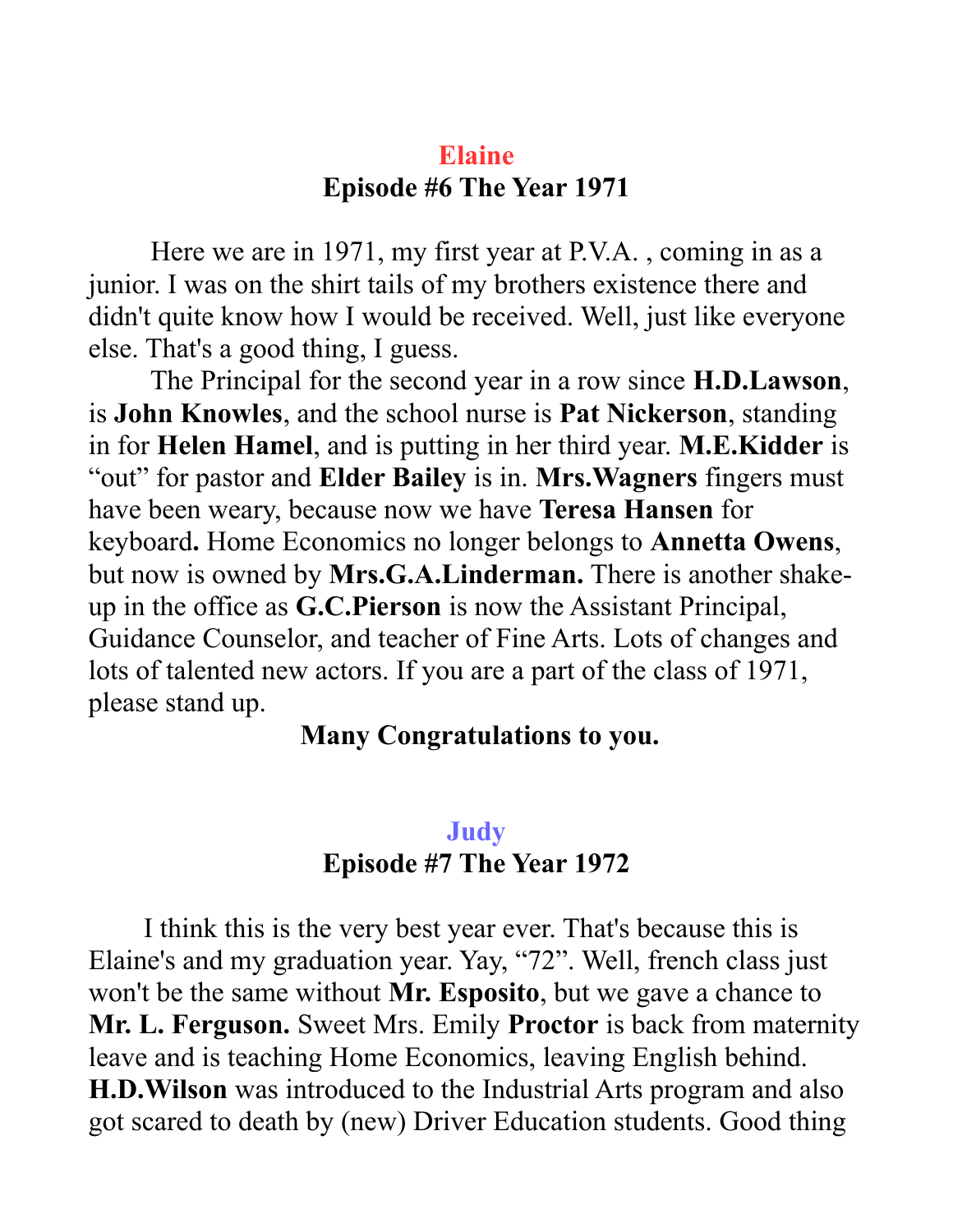he had a brake on his side of the car. We also got a great Band leader in **Charles Zacharias**.

I would love to see all of my classmates that are here today. If you were in the class of 1972, please stand up.

#### **Congratulations and We love all of you.**

### **Elaine Episode #8 The Year 1973**

So, now Judy and I are out of this mini-series and have moved on..... However, a new cast has entered the premises. **Mrs Hershel Wilson** is teaching Business Education, and for the third year, **Merle Rouse** is Dean Of Boys. Girls Physical Education is enjoyed with **Bonnie Ferguson**. **Taly Dorn** takes time out of his busy day of being treasurer, to play games, as acting "Boys Physical Education" instructor. **Betty Simcock** relieves **Emily Proctor** of her duties in the Home Economics room, and all is well with the world.

Would all the actors of the year 1973, please stand up.

#### **Congratulations!**

### **Judy Episode #9 The Year 1974**

So meanwhile. Back at the ranch, **Mrs. Copsey** has been wearing many different hats, from food services, to housekeeping, to laundry services, to now sitting in as Girls Dean. **Mrs. Randy Butler** is now Girls Physical Education Instructor. **Laverne Wolcott** is getting some help with Mathematics from **Betty Nichols**. Besides **Harris Pine Mills**, there is a new place in town of which to work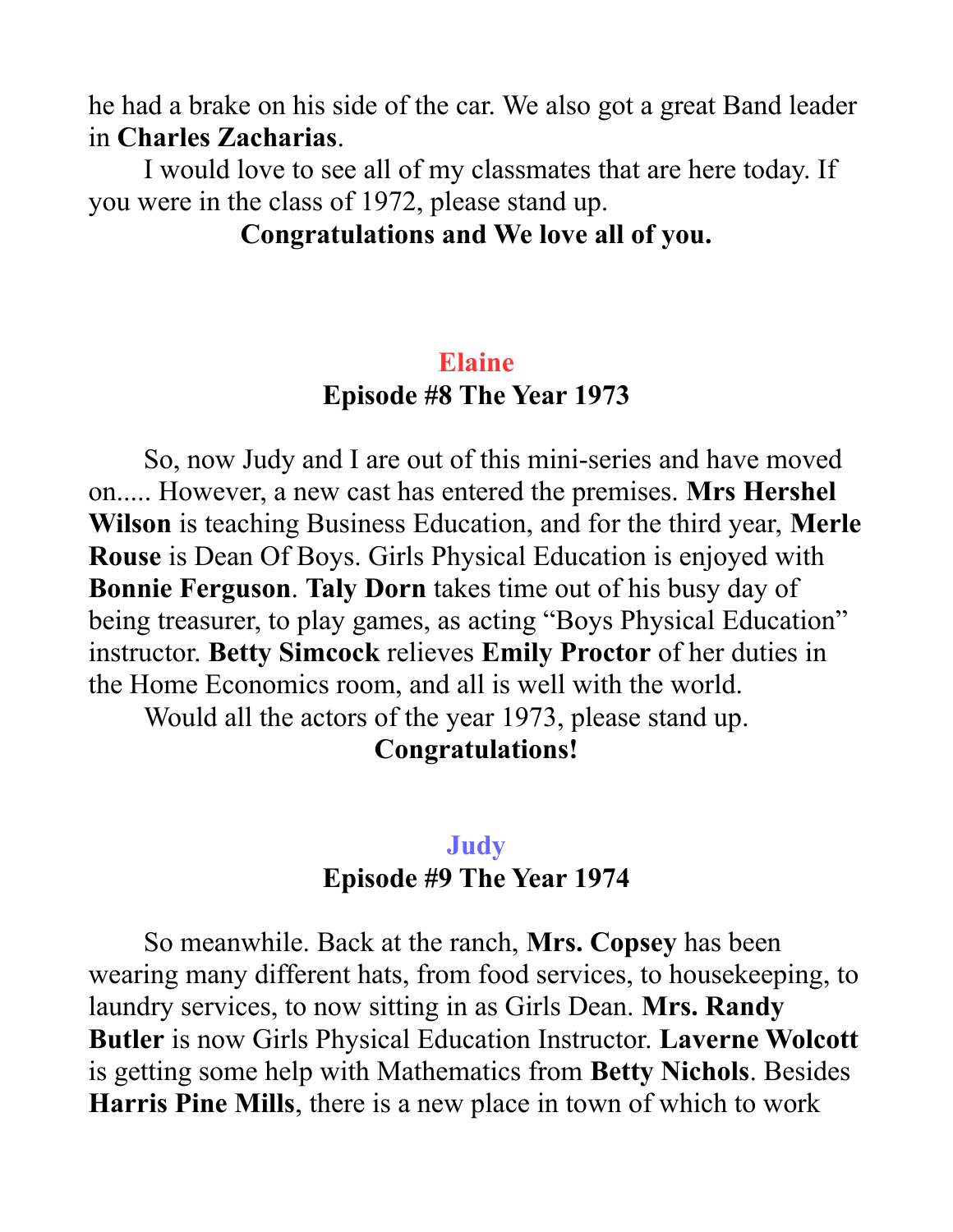in...**Dakota Bake and Serve** has been around for two years now.

 If you graduated or were faculty within the year 1974, please stand up.

### **Good Job and Congratulations.**

## **Elaine Episode#10 The Year 1975**

Change of Arms happened this year, in that **Lyle Botimer** became Principal. Quite a shake up in faculty happened this year as well. **Karl Kirchberg** is Assistant Dean of Boys, and teaching Math. **W.G.Nelson** is in charge of Social Studies, **Robert Peeke** is playing the part of Pastor, and **Mrs. Sandra Peeke** in checking out all Health issues. **Stacy Nelson** has Bible class and Girls Physical Education class to keep her busy.

If you were part of this year of 1975, please stand up. **Congratulations.**

### **Judy**

#### **Episode # 11 The Year 1976**

English is now in **Mrs. Wessmans** court, and **Mrs. Zacharias**  is teaching Fine Arts. **Miss Merlene Olmsted** is Assistant Dean Of Girls and Home Economics Teacher.

Not so many changes this year, except for the senior class.

If you were a part of the year 1976, please stand up and **Congratulations.**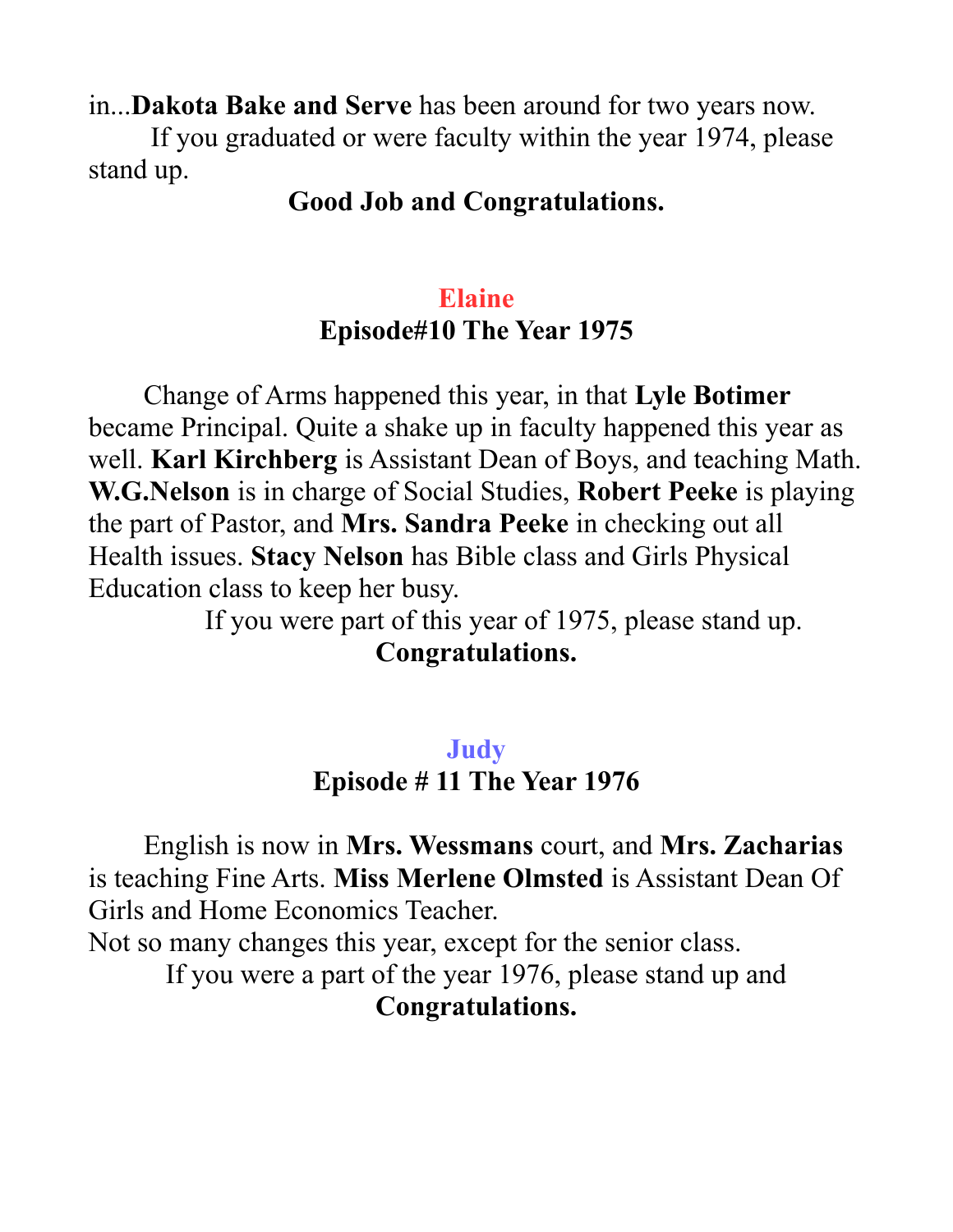## **Elaine Episode # 12 The year 1977**

Only a couple of changes in Staff actors for this year which included **Alan Frost** acting as Assistant Dean Of Boys and Industrial Arts instructor. Another fresh face was **Ulrich Tutsch** for English and Photography. Another sad change was that we lost our beloved **Mrs.Wolcott** this year. She would be dearly missed.

Everyone from this time era of 1977, please stand up.

## **Many Congratulations to you.**

### **Judy Episode #13 The Year 1978**

The fall photography in this edition of the Citadel were exquisite. Kudos to the yearbook staff and photographer. I would mention a few names, but I couldn't find them. Looks like a huge turn around in faculty actors this year.....**Debbie Withrow** is taking over Business Education, **Richard Tibbits** is the new Pastor on campus, **Dale Rhodes** is chief of Band and **Charles Drechsel** is in charge of Mathematics and Physics. Also lets take a look at Science class with **Vicki Miller**, Industrial Arts and Drivers Education with **Doug Hayes**, **Ginny Frost** for Physical Education, **Gladys Robinson** relieves **Mrs. Zacharias** of Keyboard and Assistant Pastor is awarded to **Rick Reeves**.

If you are proud of being a member of this years class, please stand

up. **And Congratulations to you.**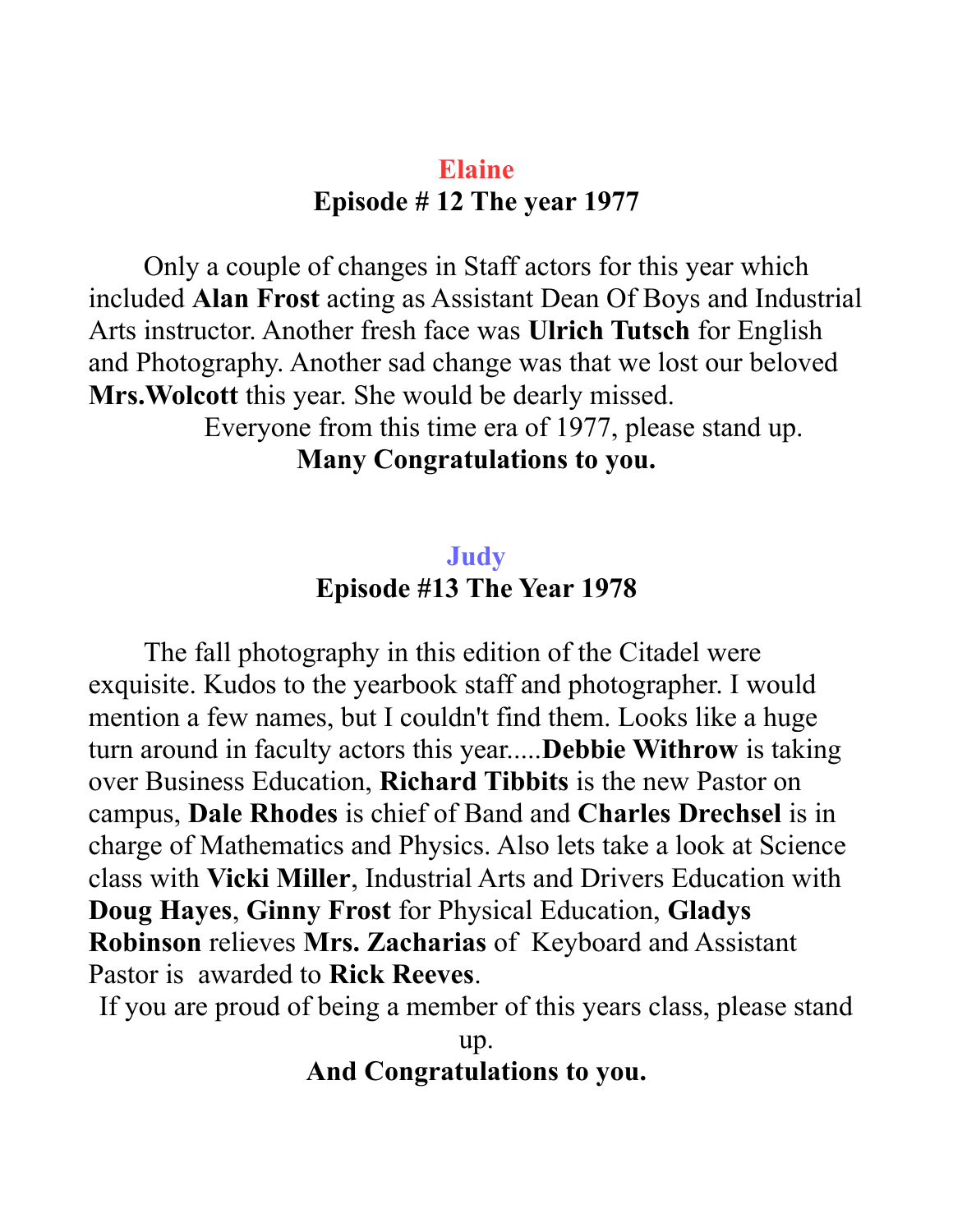## **Elaine Episode # 14 The Year 1979**

 Everything seems to be status quo this year, with only a few changes in faculty positions. **Nancy Nelson** takes over Business Education and **Jean Lowder** is looking after the Health services of this mini-series population. Consumer Arts is with **Carol Woods**, **Brad Hill** is having fun with Physical Education class , and **William Crowe** is making sure no one cuts off their thumbs in Industrial Arts class.

Please stand up if you were part of this years population. **Kudos to all of you.**

### **Judy Episode #15 The year 1980**

Just before the opening of this episode, there was a small tornado that passed over the Movie Lot. 1/3 of the Girls Dorm roof including the Chapel roof, was damaged. Three days of heavy rain, and so much water damage was threatening the 10,000 volumes of books housed in the library. **Mr. Salem**, owner of "Salem Cross Inn", sent over a Semi-trailer to store the books in while repairs were being made. Also the maple trees at the entrance of the Lot were uprooted, to forever change the picturesque "turn-in" to the school. Fortunately, with a lot of work from faculty, and volunteers, this mini-series opened on time for the next episode of The Citadel.

Well, **Emily Proctor** is back on the scene with English. Principal **Robert Labard** is also busy with teaching History. **Gary Sudds** is giving Boys Dean over to **Dean Thomas**, and is now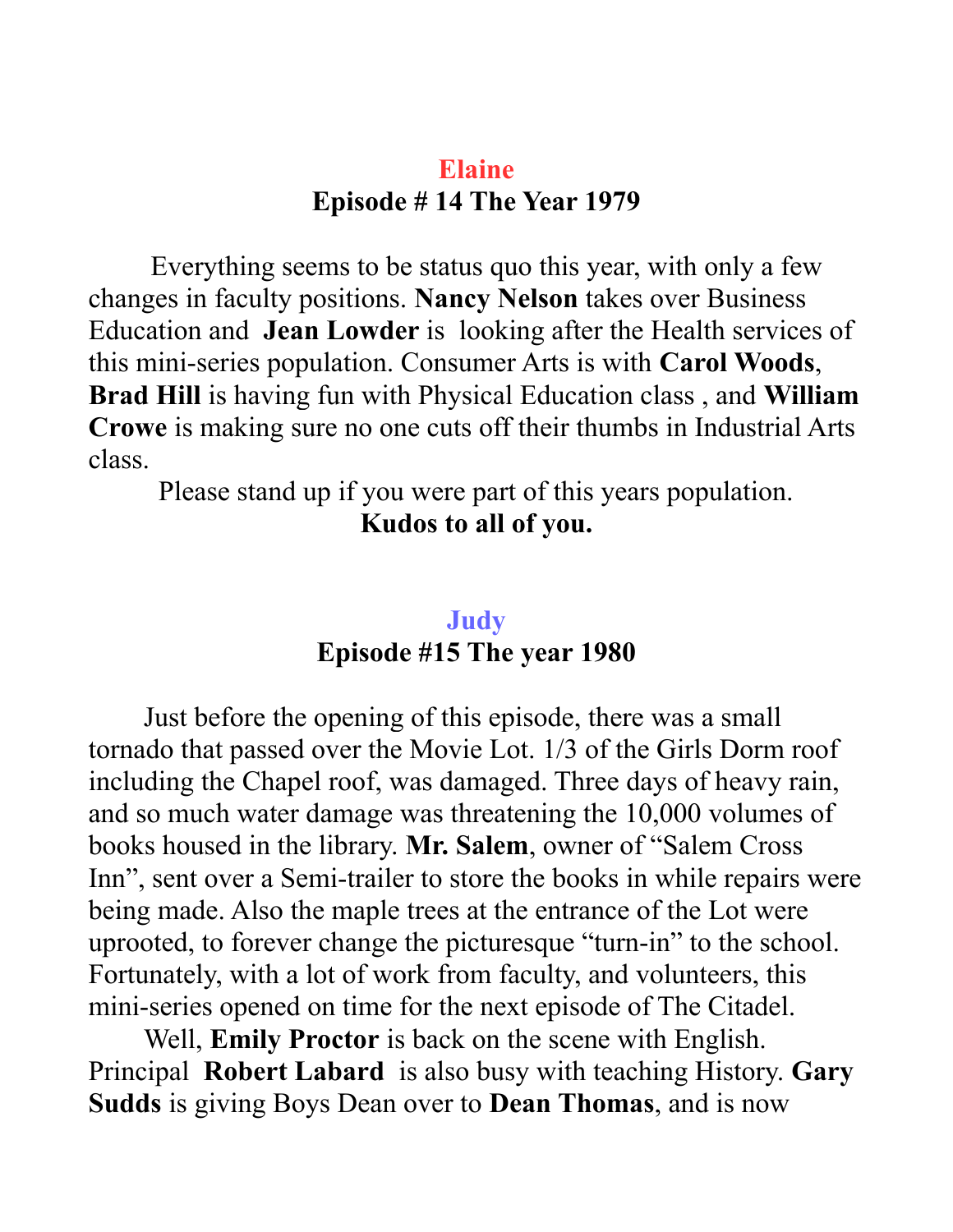teaching Bible and acting as Guidance Counselor. **Mark Opp** is busy in the Biology and Chemistry Lab and a new band director is in the name of **Robert Cangelosi.** 

If you are proud of being in this episode, please stand up. **Congratulations.**

# **Elaine Episode #16 The Year 1981**

And this series drags on and on with some new actors here and there, all for the better of course. Well, the cover of this edition , in my opinion, is one of the best in the series. Kudos to the yearbook staff.

The Nurses position has been awarded to **Julia Sanburn** and Secretarial Science is in the hands of **Joanna Sudds**. Again, another Pastor is on the scene, **Ernest Stevenson** won the audition. **Jake Randall** is overseeing Band, and **Dale Haverson** is in charge of the Industrial Arts program.

Please stand up if you made a difference in this years episode.

**Thank you for not burning the school down, and Congratulations.**

### **Judy Episode #17, The Year 1982**

Well, in looking through the Citadel Episodes, the dress code and hair styles have gone from "Downton Abby" to "One Day At A Time" , with the drama of "One Life To live".

 So, with that being said, Physical Education is played out with **Kevin Holman**. **Sue Kanen** is playing the part of Fine Arts teacher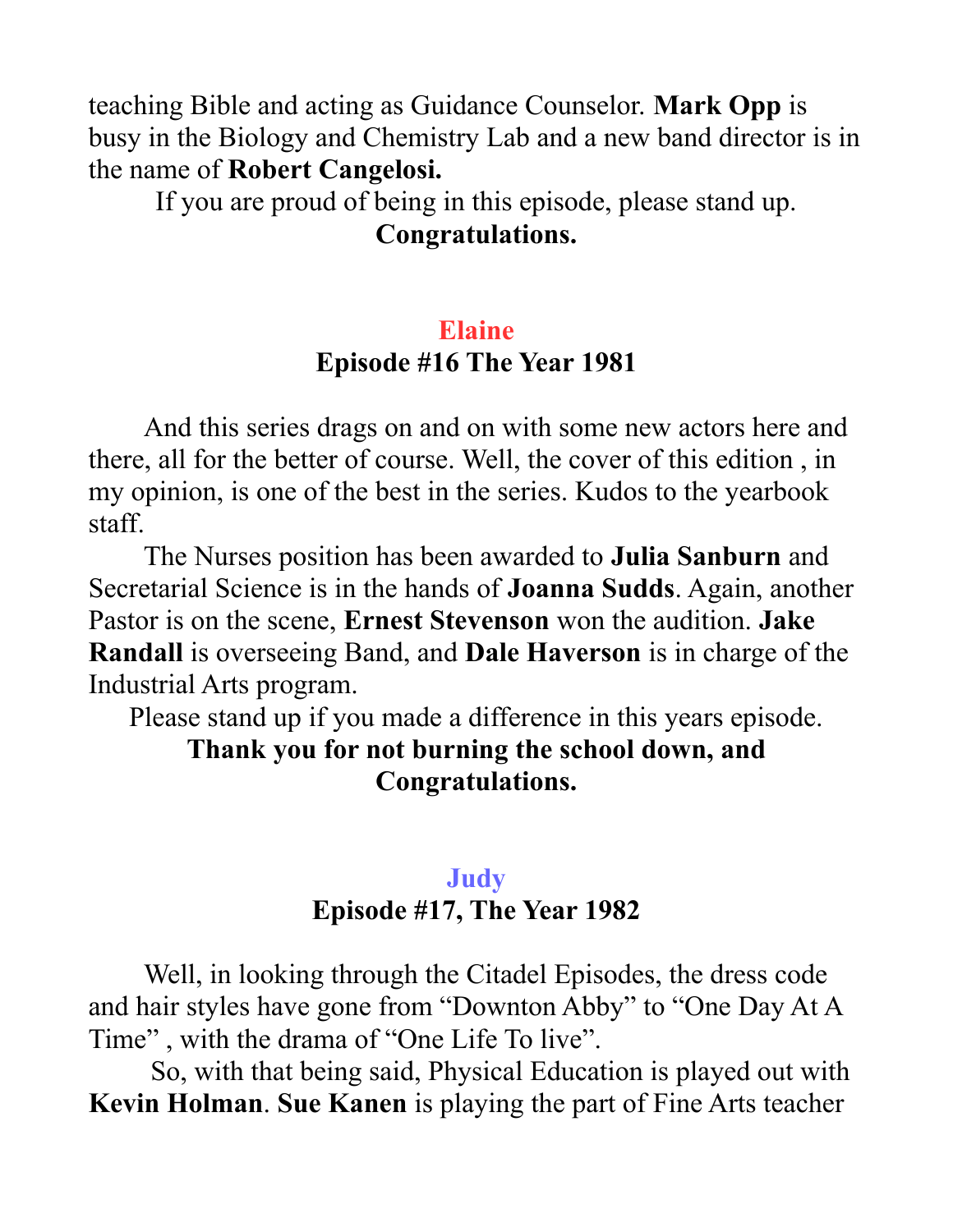and **Robert LaBard** was chosen to play the part of History teacher ,along with still being Principal. **Matt and Toni Wlasniewski** is teaming up for English classes and **Terry Verlo** is tinkering with Biology and Chemistry.

#### **Congratulations to this years Actors, would you please stand up.**

## **Elaine The Last And Final Episode #18 The Year 1983**

We will just call the actors in this episode, "The Young uns". So many lives have been touched throughout the years on this movie set. This last episode has brought a couple of changes in the cast of faculty....**Garry Sudds** is stepping in as Principal, **Sheri Verio** is playing the part of School Nurse, and **Carmen Jimenez** is teaching Spanish along with assisting **Kim Ihrig** with Dean Of Girls.

Sadly this mini-series has come to an end. No more Joint Recs, no more crossing over the walkways, with the spring breezes blowing your hair, or blowing you off the crosswalks in mid of winter, no more warm meals in the cafeteria, while looking out on the Mountains. A wonderful setting for a place to learn and worship as a family. Good-Bye P.V.A. ,Good-Bye Citadel, Hello Memories. Would the last graduating class of P.V.A please stand up.

### **Congratulations and may God bless all of you.**

(With all due respect, not all of the important names were mentioned today as the credits were rolled. We never could have made it without the people behind the scenes as grounds keepers, agriculture management, laundry, household cleaning, food services, office personal, work management , and of course all the parents of students that attended.) And last but not least, all the underclassman that didn't get the chance to walk the "**Red Carpet**" for